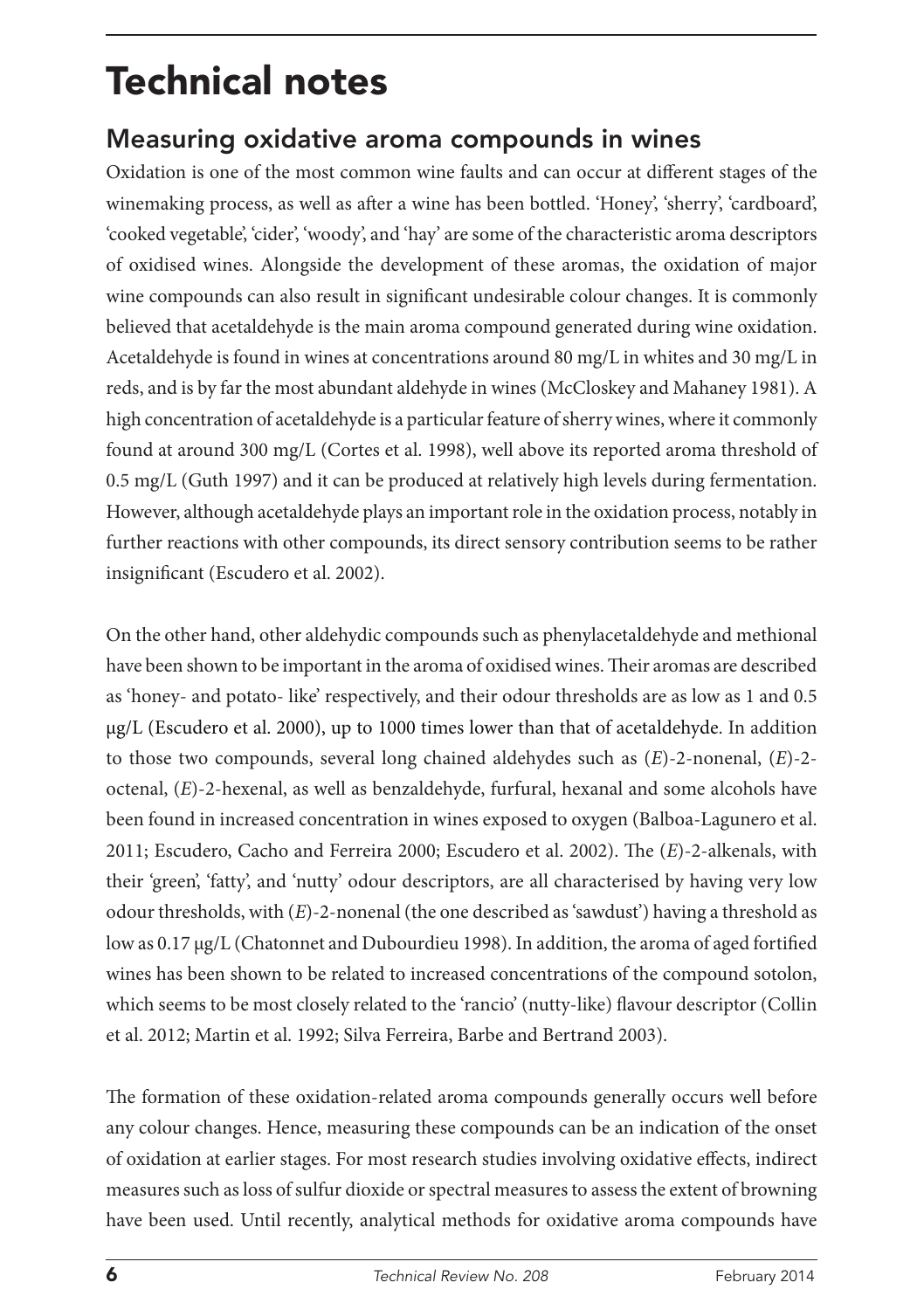not been available at the AWRI. Since these compounds generally occur in wines at very low concentration and are difficult to quantify it is essential to use a highly sensitive and selective analytical method.

A comprehensive new GC-MS/MS method has recently been developed through a collaboration with Agilent Technologies which allows the simultaneous quantification of 18 volatile compounds involved in wine oxidation. The compounds include the (*E*)- 2-alkenal compounds that occur at trace concentrations ((*E*)-2-hexenal, (*E*)-2-heptenal, (*E*)-2-octenal, (*E*)-2-nonenal), various 'Strecker aldehydes' (methional, phenylacetaldehyde, 3-methylbutanal, 2-methylpropanal), methionol, eugenol, maltol and furans (sotolon, furaneol and homofuraneol).

Samples from a trial where a Semillon wine was bottled under different closures (two natural corks, two synthetic closures and a screw cap) and stored at approximately 15°C for 14 years, were recently analysed using the new method. The colour differences observed among the samples clearly showed a range of levels of oxidation, with the wine colours ranging from a light yellow in the case of those sealed with screw caps, to a dark brown for wines under the synthetic closures.

Most of the oxidation-related compounds analysed were found to vary significantly among the wines bottled with different closures. Figure 1 shows the concentrations of methional and phenylacetaldehyde in the wines. The concentrations of these aldehydes were highest in the most oxidised wines (under synthetic corks) and lowest in the least oxidised wines (under screw cap), with greater variation in the wines under the natural corks, as indicated



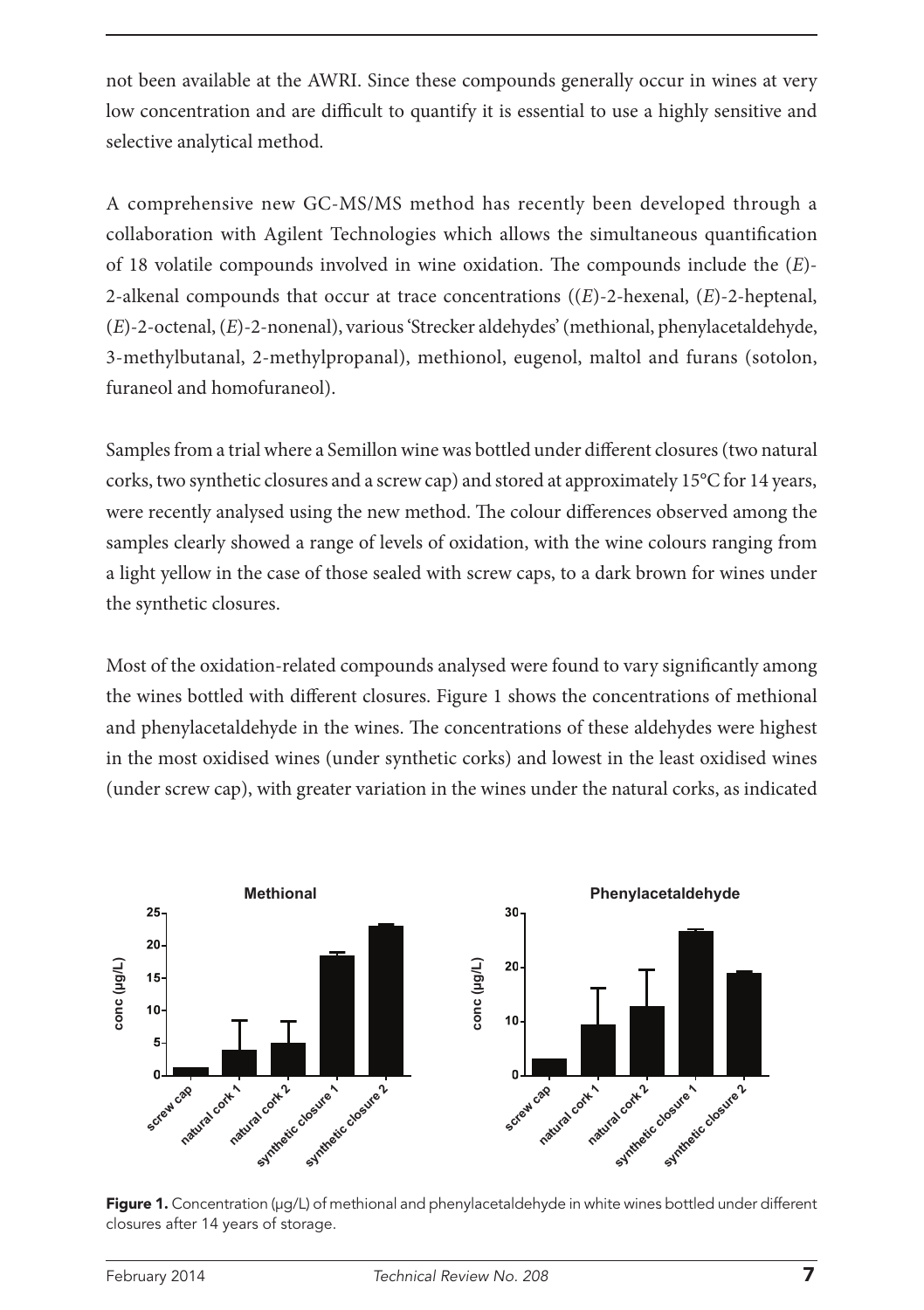by the larger error bars. The levels of these two compounds in the wines under cork and synthetic closures were significantly greater than their aroma thresholds, suggesting a likely contribution to the aroma of these wines.

The concentration of 3-methylbutanal, a malt-smelling compound, was also measured (Figure 2) and found to vary greatly depending on the type of closure used. In particular, when the wines were sealed with screw cap there was a very low concentration of this compound, while higher concentrations were found in the other wines, particularly when a synthetic closure was used.

Other measured compounds, including the (*E*)-2-alkenals with different chain lengths, were also found to vary in agreement with the degree of oxidation observed in the wines sealed with the different closures. In particular concentrations of (*E*)-2-hexenal and (*E*)-2-nonenal were found to vary across the wines however their overall levels were relatively low compared to the aroma thresholds, suggesting that their sensory significance is likely to be negligible.

Another compound measured was sotolon, the key odorant of aged sherry wines, ports and botrytised wines, that has also been reported as a contributor to the oxidative off-flavour of table wines (Escudero, Cacho and Ferreira 2000; Martin et al. 1992). Despite the high degree of oxidation in the wines analysed, sotolon was only detected in the wines sealed with synthetic closures, where it was found in concentrations around its odour threshold (15  $\mu$ g/L). In the less oxidised samples it was detected at concentrations below its quantification limit, suggesting that in this set of wines it is not a major contributor.



Figure 2. Concentration (µg/L) of 3-methylbutanal in white wines under different closures after 14 years of storage.